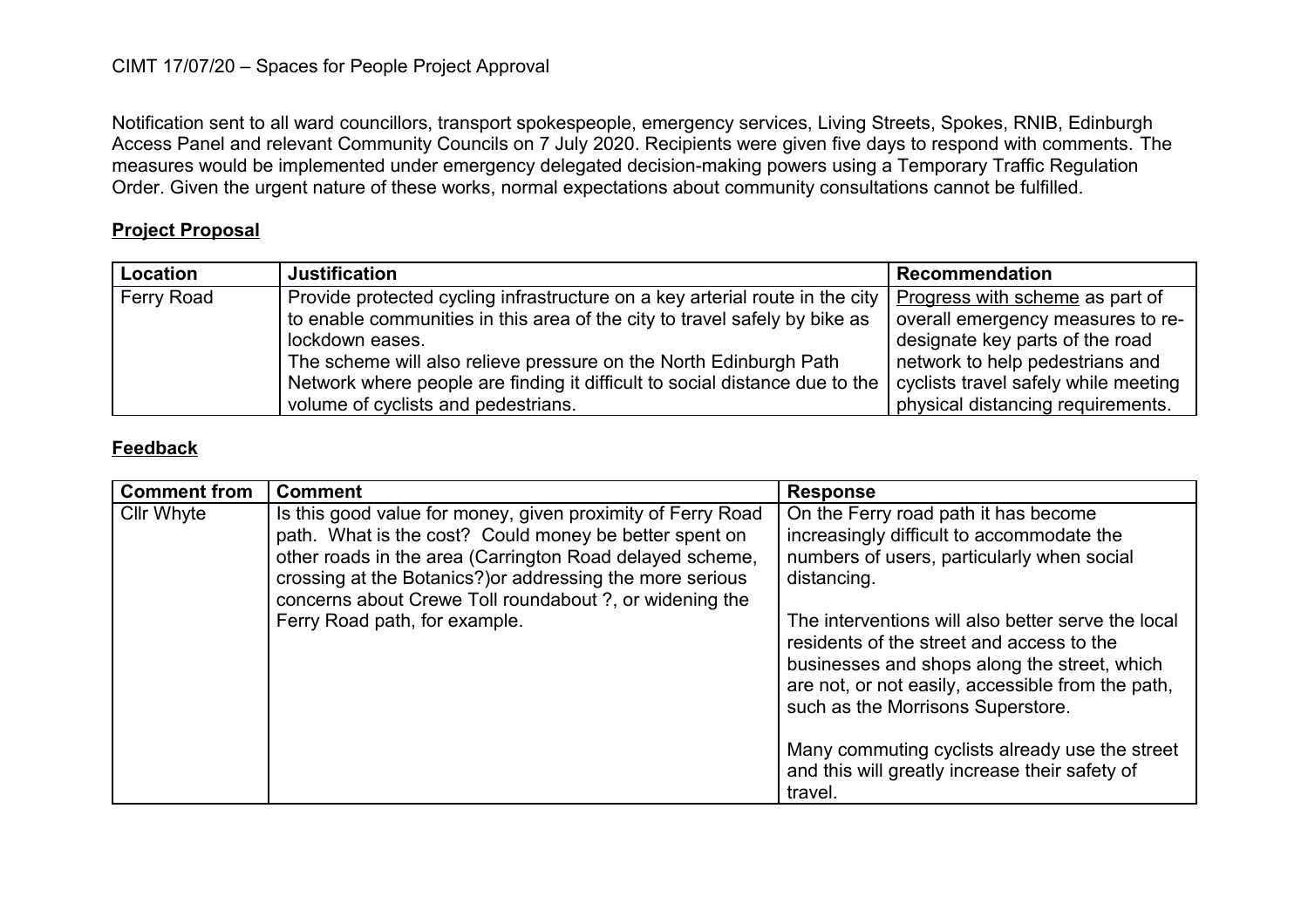|                   |                                                                                                                                                                                                                                                                | All the funding is from the Scottish Government<br>and will not affect the delivery of other active<br>travel capital schemes.                                                                                                                                                                                                                                                                                                                                         |
|-------------------|----------------------------------------------------------------------------------------------------------------------------------------------------------------------------------------------------------------------------------------------------------------|------------------------------------------------------------------------------------------------------------------------------------------------------------------------------------------------------------------------------------------------------------------------------------------------------------------------------------------------------------------------------------------------------------------------------------------------------------------------|
| <b>Cllr Whyte</b> | How feasible is the scheme given that Ferry Road junctions<br>are at capacity for most of the day causing traffic<br>congestion which delays buses? It seems this scheme at<br>the expense of a very heavily used bus corridor with no bus<br>priority.        | Capacity at junctions has been maintained to<br>help safeguard bus services.                                                                                                                                                                                                                                                                                                                                                                                           |
| <b>Cllr Whyte</b> | object to the concept of floating bus stops which I believe<br>are a danger to pedestrians and inhibit access for the less<br>able. Also, the bus stops nearest at Crewe Toll should be<br>staggered to prevent continuous queuing traffic when buses<br>stop. | Floating bus stops are approved under the<br>Edinburgh street design guidance. These<br>temporary stops would have many of the design<br>elements that a permanent floating stop would<br>have to ensure pedestrian priority and safety.<br>No changes to bus stop locations are proposed<br>under these schemes as this requires<br>permanent civils works. However, this could be<br>considered in the future under a permanent<br>scheme, if one was taken forward. |
| Cllr Whyte        | Between Arboretum Road and Granton Road the absolute<br>priority should be widening the pavement on the south side<br>of Ferry Road to benefit pedestrians. Can this be<br>considered?<br>The scheme should continue to and past Inverleith Row,               | This was looked at, however there was<br>insufficient space to provide footway widening<br>and a cycle lane. As this street is a main road<br>with a lot of commuting traffic, rather than a<br>shopping street, it was felt that on balance it<br>was better to leave the space to cyclists, who<br>currently have no protected space.                                                                                                                                |
| <b>Cllr Whyte</b> | The section of Ferry Road to the East of Inverleith Row<br>should be considered for a bi-directional cycleway on the<br>broad pavement which would have the additional benefit of<br>removing the pavement parking that takes place.                           | Cycle provision was considered along this<br>section however, it was not taken forward for the<br>following reasons:<br>1. The road width is insufficient to permit<br>introducing cycleways without removing all on                                                                                                                                                                                                                                                   |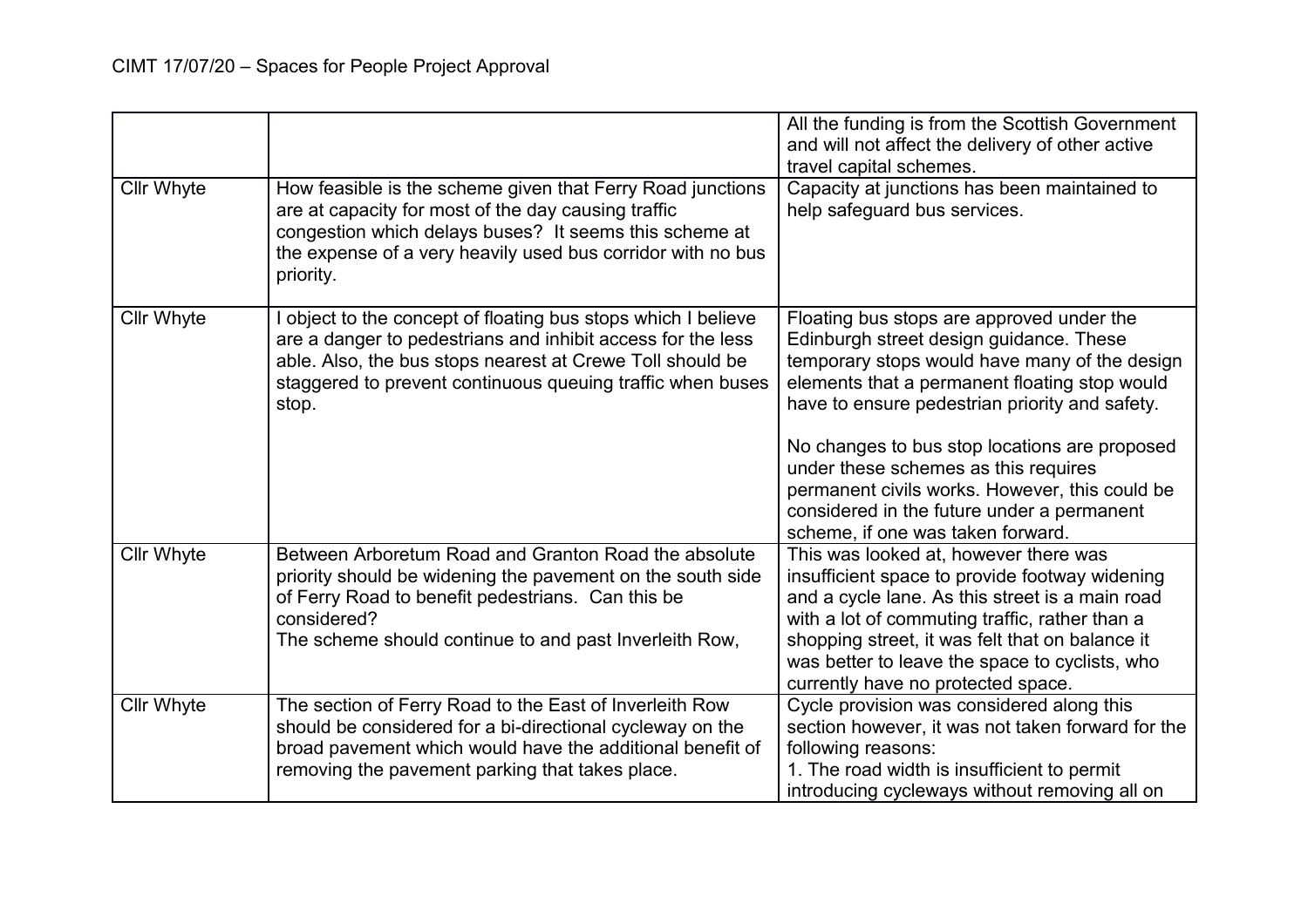|                      |                                                                                                                                                                                                                                                                                                                                                                                              | street resident parking.<br>2. though the footway is wide enough to provide<br>a bi-directional cycleway. It would not be<br>possible for eastbound cyclists to safely join the<br>cycleway.<br>We will however re-consider whether a<br>westbound only (uni-directional) cycleway on<br>the footway (segregated from pedestrians)<br>should be taken forward.                                                       |
|----------------------|----------------------------------------------------------------------------------------------------------------------------------------------------------------------------------------------------------------------------------------------------------------------------------------------------------------------------------------------------------------------------------------------|----------------------------------------------------------------------------------------------------------------------------------------------------------------------------------------------------------------------------------------------------------------------------------------------------------------------------------------------------------------------------------------------------------------------|
| <b>Cllr Mitchell</b> | am concerned about the floating bus stops. They can<br>create conflicts between pedestrians/bus users and<br>cyclists. Scenario would be rush hour, queues at the stop,<br>or groups getting off, cyclists trying to get through them all<br>and so on.                                                                                                                                      | Floating bus stops are approved under the<br>Edinburgh street design guidance. These<br>temporary stops would have many of the design<br>elements that a permanent floating stop would<br>have to ensure pedestrian priority and safety.                                                                                                                                                                             |
| <b>Cllr Mitchell</b> | A proper pinch point is the footway on the south side of<br>Ferry Road between Arboretum and Granton Road with the<br>railings. It's very narrow. The section of footway on<br>Inverleith gardens between Inverleith Avenue and the<br>Inverleith Gardens bus stop is narrower than the western<br>half - nothing proposed                                                                   | This was looked at, however there was<br>insufficient space to provide the footway<br>widening and a cycle lane. As this street is a<br>main road with a lot of commuting traffic, rather<br>than a shopping street, it was felt that on<br>balance it was better to leave the space to<br>cyclists, who currently have no protected space.                                                                          |
| <b>Cllr Mitchell</b> | There is a very wide pavement on the south side of Ferry<br>Road by Goldenacre playing fields. Was a segregated/off<br>road cycle lane considered here? It would connect nicely to<br>the Upper Goldenacre Path where there is ramped access<br>to/from the cycle/walking network. Given there is this<br>completely off road network running parallel is this the best<br>use of the money? | Cycle provision was considered along this<br>section however, it was not taken forward for the<br>following reasons:<br>1. The road width is insufficient to permit<br>introducing cycleways without removing all on<br>street resident parking.<br>2. though the footway is wide enough to provide<br>a bi-directional cycleway. It would not be<br>possible for eastbound cyclists to safely join the<br>cycleway. |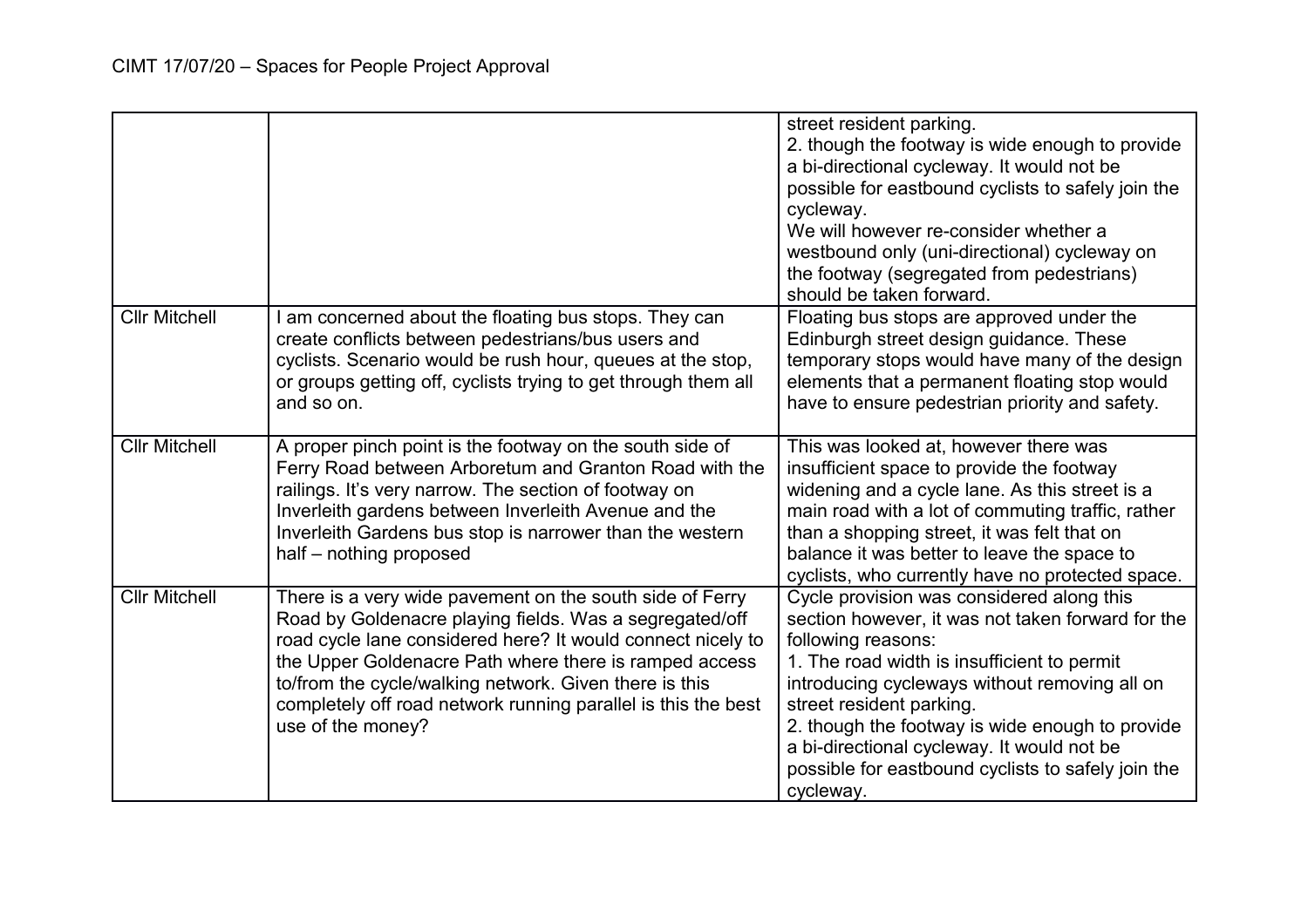|                    |                                                                                                                                                                                                                                                                                                                                                                                                                                                                                               | We will however re-consider whether a<br>westbound only (uni-directional) cycleway on<br>the footway (segregated from pedestrians)<br>should be taken forward.<br>On the Ferry Road path it has become<br>increasingly difficult to accommodate the<br>numbers of users, particularly when social<br>distancing.<br>The interventions will also better serve the local<br>residents of the street and access to the<br>businesses and shops along the street, which<br>are not, or not easily, accessible from the path,<br>such as the Morrisons Superstore.<br>Many commuting cyclists already use the street<br>and this will greatly increase their safety of<br>travel.<br>All the funding is from the Scottish Government<br>and will not affect the delivery of other active<br>travel capital schemes. |
|--------------------|-----------------------------------------------------------------------------------------------------------------------------------------------------------------------------------------------------------------------------------------------------------------------------------------------------------------------------------------------------------------------------------------------------------------------------------------------------------------------------------------------|----------------------------------------------------------------------------------------------------------------------------------------------------------------------------------------------------------------------------------------------------------------------------------------------------------------------------------------------------------------------------------------------------------------------------------------------------------------------------------------------------------------------------------------------------------------------------------------------------------------------------------------------------------------------------------------------------------------------------------------------------------------------------------------------------------------|
| <b>Cllr Webber</b> | I am concerned given the proximity to Ferry Road Path<br>which surely would be a far more suitable environment to<br>encourage cycling and active travel, that these plans are<br>fiscally irresponsible.<br>Improvements and better access to the Ferry Road Path,<br>which runs parallel to Ferry Road would surely be of far<br>more suitable and long term benefit to the wider community<br>that I am certain that they would all wholeheartedly<br>embrace and welcome this investment. | On the Ferry Road path it has become<br>increasingly difficult to accommodate the<br>numbers of users, particularly when social<br>distancing.<br>The interventions will also better serve the local<br>residents of the street and access to the<br>businesses and shops along the street, which<br>are not, or not easily, accessible from the path,<br>such as the Morrisons Superstore.<br>Many commuting cyclists already use the street                                                                                                                                                                                                                                                                                                                                                                  |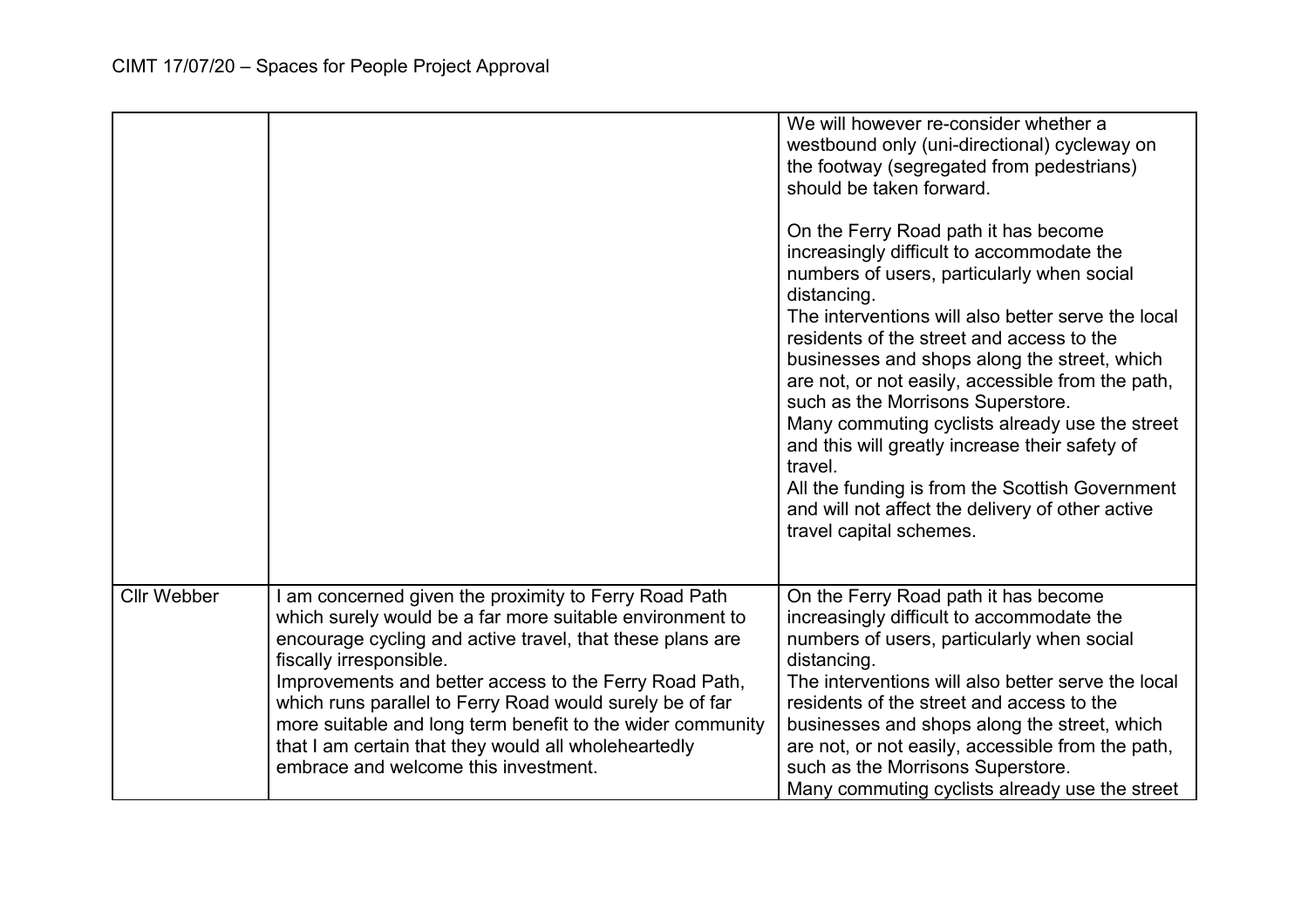|                    |                                                                                                                                                                                                                                                                                                                                                                                                                                                                                                                                                         | and this will greatly increase their safety of<br>travel.<br>All the funding is from the Scottish Government<br>and will not affect the delivery of other active<br>travel capital schemes.                                                                                                                                             |
|--------------------|---------------------------------------------------------------------------------------------------------------------------------------------------------------------------------------------------------------------------------------------------------------------------------------------------------------------------------------------------------------------------------------------------------------------------------------------------------------------------------------------------------------------------------------------------------|-----------------------------------------------------------------------------------------------------------------------------------------------------------------------------------------------------------------------------------------------------------------------------------------------------------------------------------------|
| <b>Cllr Webber</b> | The concept of Floating bus stops is not suitable. We have<br>what appears to be a city wide approach that will see<br>pedestrians reduced in the much referenced Transport<br>Hierarchy and they will now have to give way and cross<br>over a cycle path when boarding and disembarking from<br>buses. Many of whom may have limited mobility / sensory<br>impairments. I think this is shameful that this is even<br>considered a solution and is clearly demonstrating where<br>the priorities lie for the Spaces for People city wide<br>proposals | Floating bus stops are approved under the<br>Edinburgh street design guidance. These<br>temporary stops would have many of the design<br>elements that a permanent floating stop would<br>have to ensure pedestrian priority and safety.                                                                                                |
| <b>Cllr Webber</b> | if the emergency proposals are to help pedestrians and<br>cyclists, it seems to me the single most pressing measure<br>should be to widen the pavement on the south side of Ferry<br>Road between Granton Road and Arboretum Road. This is<br>a busy, and extremely narrow pavement on which it is not<br>possible for two people to pass while maintaining any social<br>distance. Yet this is absent from these proposals.                                                                                                                            | This was looked at, however there was<br>insufficient space to provide footway widening<br>and a cycle lane. As this street is a main road<br>with a lot of commuting traffic, rather than a<br>shopping street, it was felt that on balance it<br>was better to leave the space to cyclists, who<br>currently have no protected space. |
| <b>Cllr Osler</b>  | Pavements along Inverleith Gardens are particularly narrow<br>and it is difficult for individuals to pass whilst maintaining<br>social distance why are these not being extended                                                                                                                                                                                                                                                                                                                                                                        | This was looked at, however there was<br>insufficient space to provide footway widening<br>and a cycle lane. As this street is a main road<br>with a lot of commuting traffic, rather than a<br>shopping street, it was felt that on balance it<br>was better to leave the space to cyclists, who<br>currently have no protected space. |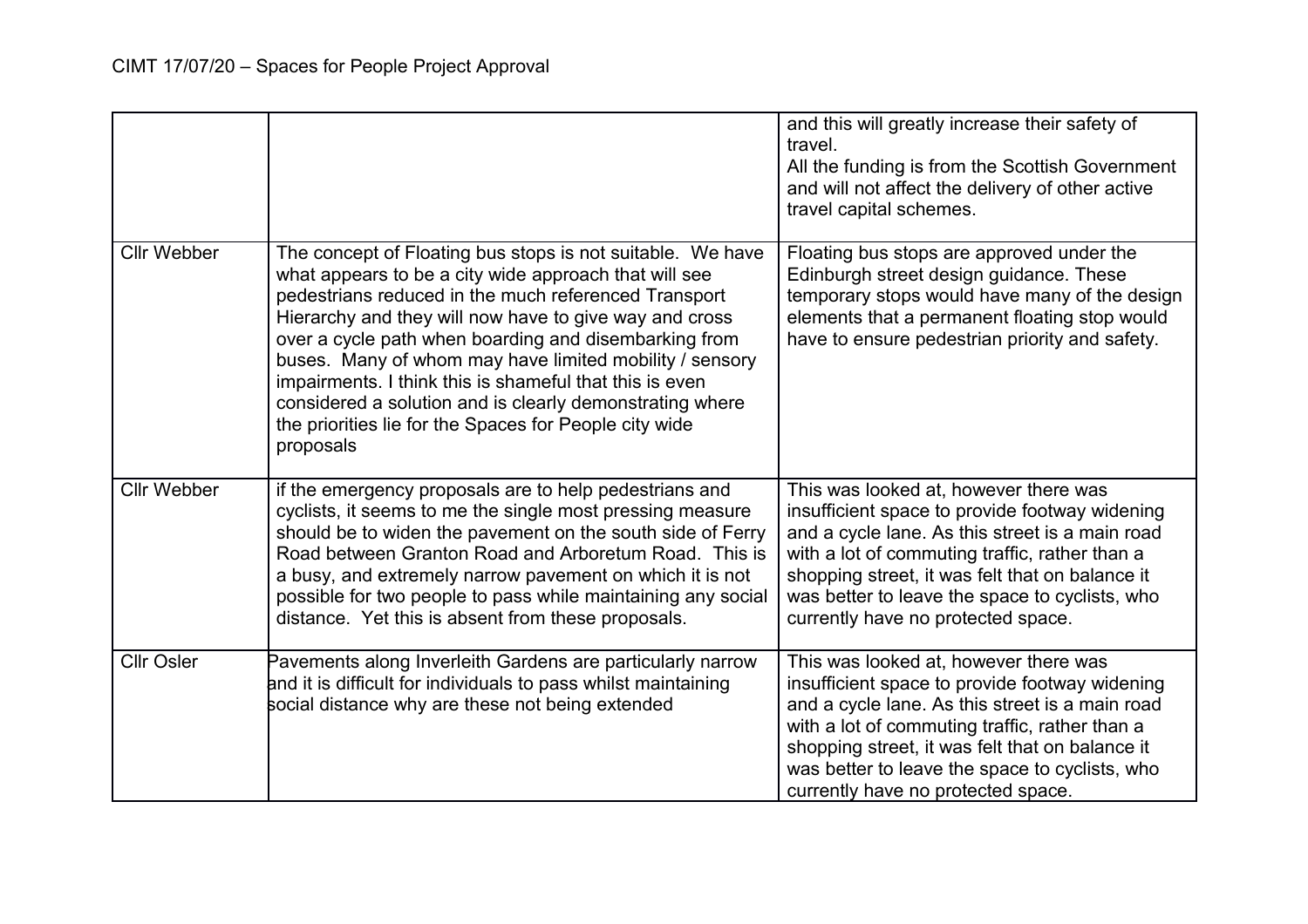| <b>Cllr Osler</b>  | There is a guardrail near Aboretum Road will this be<br>removed                                                                                                                                                                                                                                                                                                                                                                                                                                                                                                                                                               | This was considered, however the narrowness<br>of the footways and the proximity to often high<br>volume of traffic made this undesirable.                           |
|--------------------|-------------------------------------------------------------------------------------------------------------------------------------------------------------------------------------------------------------------------------------------------------------------------------------------------------------------------------------------------------------------------------------------------------------------------------------------------------------------------------------------------------------------------------------------------------------------------------------------------------------------------------|----------------------------------------------------------------------------------------------------------------------------------------------------------------------|
| <b>Cllr Osler</b>  | am concerned about the end of the cycle lane and how<br>that is managed at Crewe Toll and whether it is sensible to<br>encourage cyclists to cycle around the roundabout as it is<br>dangerous. When will measures for the roundabout be<br>coming forward to keep cyclist safe                                                                                                                                                                                                                                                                                                                                               | We are looking at potential improvements to<br>Crewe Toll roundabout which would tie in to<br>these proposals.                                                       |
| <b>Cllr Osler</b>  | Why does the cycle lane not continue on past Golden Acre<br>and at least connect to the cycle network at Warriston this is<br><b>a</b> missed opportunity                                                                                                                                                                                                                                                                                                                                                                                                                                                                     | A lack of available road width and the presence<br>of on street resident parking, with no driveways<br>made it not possible under a temporary scheme.                |
| <b>Cllr Osler</b>  | am not sure I understand the "floating" bus stops and how<br>these will be accessed by pedestrians. Do they have to step<br>down and back up again to cross the cycle lane or is it at the<br>same height? If it is the first has that been agreed with the<br>RNIB and other disability organisations<br>The floating bus stops at the end by Crewe Toll are opposite<br>each other very close to Crewe Toll, this could easily cause<br>a log jam if buses arrived at the same time and that could<br>Impact vehicles exiting Crewe Toll causing a dangerous back<br>up and also a blockage to Fire engines and ambulances. | They would be at the same height, or with<br>ramps that are accessible for all users.<br>Lothian buses and emergency services have<br>been consulted on the designs. |
| <b>Cllr Miller</b> | I was advised when commenting on Crewe Road South<br>that the roundabout would be addressed under other<br>schemes, but it's not changed here either. If we are going to<br>provide a bike lane for the WGH on Crewe Road then we<br>need to enable the connections both from the off road path<br>to the north and east of this unction and for bikes coming<br>from Ferry Road. Please can this be urgently progressed.                                                                                                                                                                                                     | The Crewe Toll roundabout is being assessed<br>for improvements and will come forward<br>separately for notification.                                                |
| <b>Cllr Miller</b> | Is this a two stage pedestrian crossing with guard rails?<br>Can we replace this please with single stage and remove                                                                                                                                                                                                                                                                                                                                                                                                                                                                                                          | Unfortunately, this requires significant civils<br>works that is beyond the extents of these                                                                         |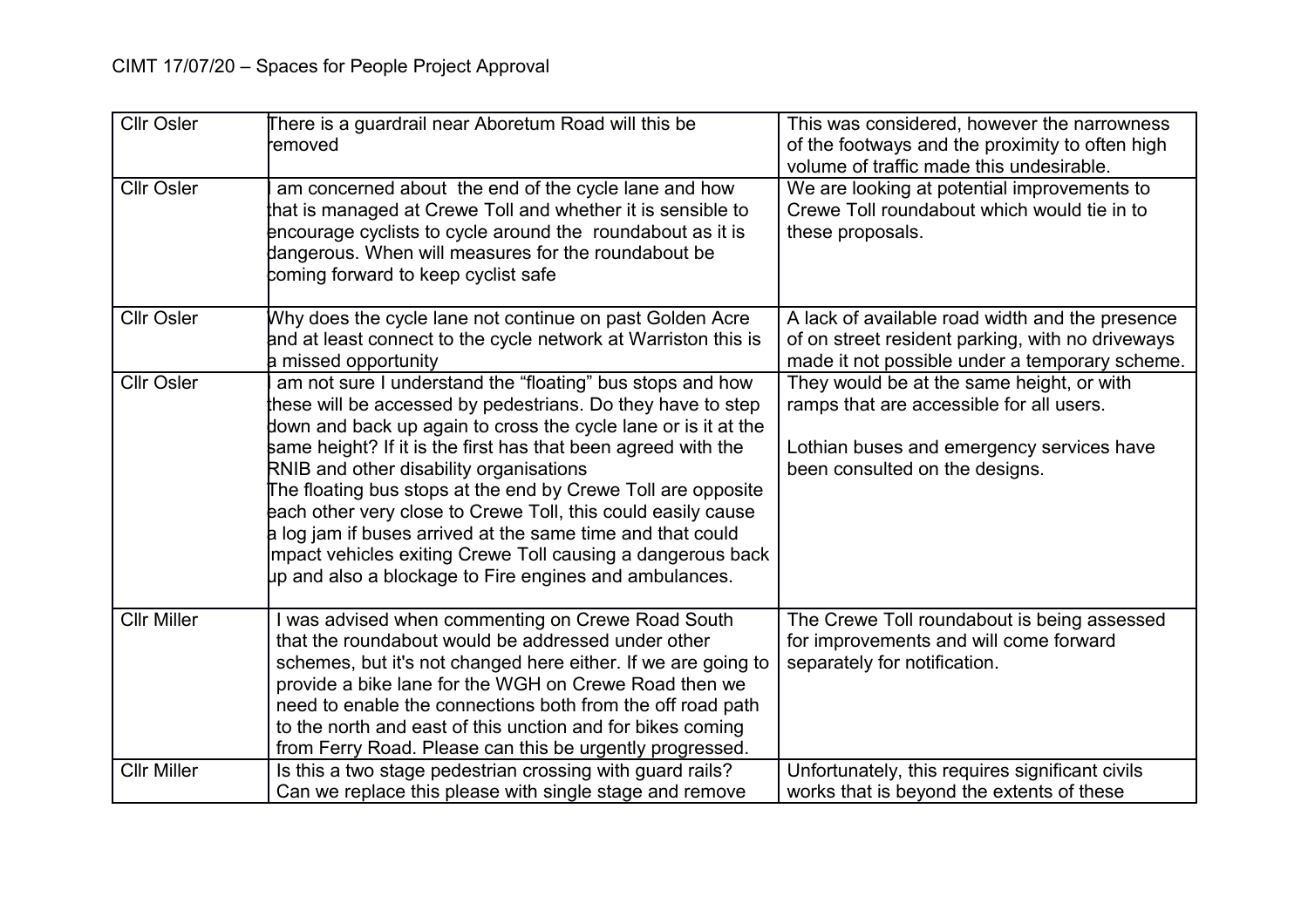|                    | the guard rails. (see map)                                                                                                                                                                                                                                                                                                                                                        | temporary measures. However, it could be<br>considered under a permanent scheme, if one<br>was brought forward.                                                                                                                                                                                                                                                                                                                                                                                                                                                                                                                              |
|--------------------|-----------------------------------------------------------------------------------------------------------------------------------------------------------------------------------------------------------------------------------------------------------------------------------------------------------------------------------------------------------------------------------|----------------------------------------------------------------------------------------------------------------------------------------------------------------------------------------------------------------------------------------------------------------------------------------------------------------------------------------------------------------------------------------------------------------------------------------------------------------------------------------------------------------------------------------------------------------------------------------------------------------------------------------------|
| <b>Cllr Barrie</b> | Why are cyclists not being directed on to the safe and<br>segregated (from Traffic) cycle paths in the area some of<br>which run parallel to Ferry Road. I recognise not all areas of<br>the proposals are covered by these paths but much of it is.<br>Additional Signage indication where safe cycle routes can<br>be accessed would be of benefit.                             | On the Ferry Road path it has become<br>increasingly difficult to accommodate the<br>numbers of users, particularly when social<br>distancing.<br>The interventions will also better serve the local<br>residents of the street and access to the<br>businesses and shops along the street, which<br>are not, or not easily, accessible from the path,<br>such as the Morrisons Superstore.<br>Many commuting cyclists already use the street<br>and this will greatly increase their safety of<br>travel.<br>All the funding is from the Scottish Government<br>and will not affect the delivery of other active<br>travel capital schemes. |
| <b>Cllr Barrie</b> | I see that nothing has been suggested for the intersection<br>of Ferry Road at Inverleith Row, this is disappointing and a<br>bottle neck for all traffic and more so for cyclist navigating<br>this junction. I do however recognise the difficulties of<br>improving this area given the limitations of the road space.                                                         | The limited road space and existing signals<br>layout makes it not possible to introduce further<br>measures here without significant permanent<br>civils works.                                                                                                                                                                                                                                                                                                                                                                                                                                                                             |
| <b>Cllr Barrie</b> | My only major concern is the floating bus stop at the Crewe<br>Toll end of Ferry Road. This will see some cyclists heading<br>West coming from behind the bus stop and in a relatively<br>short stretch of road perhaps trying to cross lanes of traffic<br>to be able to get to Davidson Mains or Crew Road North. I<br>believe it would be preferable to allow them to try this | Regarding the approach to Crewe Toll<br>roundabout; further cycling improvements are<br>being proposed for the Crewe Toll roundabout.<br>These will be brought forward separately for<br>notification.                                                                                                                                                                                                                                                                                                                                                                                                                                       |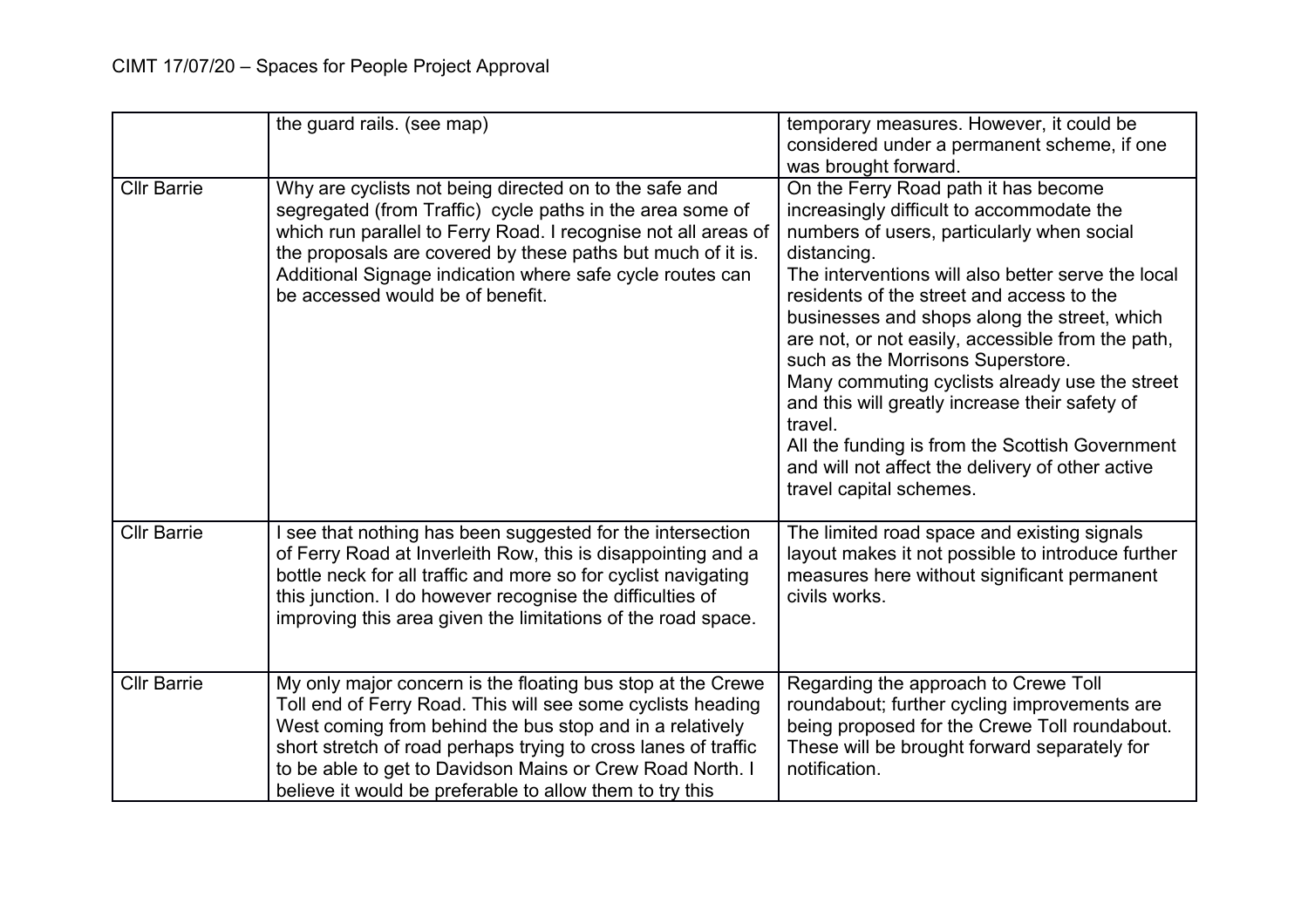|                      | manoeuvre before they get beyond the bus stop and that<br>this would be safer. Better still if they were directed on to<br>the adjacent cycle path prior to negotiating this extremely<br>busy roundabout.                                                                                                                                                                                                                                                                                                                                                                                                                                                                                           |                                                                                                                                                                                                                                                                                                                                         |
|----------------------|------------------------------------------------------------------------------------------------------------------------------------------------------------------------------------------------------------------------------------------------------------------------------------------------------------------------------------------------------------------------------------------------------------------------------------------------------------------------------------------------------------------------------------------------------------------------------------------------------------------------------------------------------------------------------------------------------|-----------------------------------------------------------------------------------------------------------------------------------------------------------------------------------------------------------------------------------------------------------------------------------------------------------------------------------------|
| <b>Cllr Campbell</b> | It seems to me the single most pressing Improvement<br>should be to widen the pavement on the south side of Ferry<br>Road between Granton Road and Arboretum Road (photo<br>attached at bottom) This is a busy, and extremely narrow<br>pavement (less than 780mm at its narrowest) on which it is<br>not possible for two people to pass while maintaining any<br>social distance. It's a route to Inverleith Park, the Botanic<br>Gardens, a school & school playing fields and it is directly<br>in front Inverard Home & supported accommodation.<br>Improvements here are essential. I would invite any<br>Member or Officer to visit this stretch of pavement and<br>observe the difficulties. | This was looked at, however there was<br>insufficient space to provide footway widening<br>and a cycle lane. As this street is a main road<br>with a lot of commuting traffic, rather than a<br>shopping street, it was felt that on balance it<br>was better to leave the space to cyclists, who<br>currently have no protected space. |
| <b>Cllr Campbell</b> | Consideration should also be given to widening the north<br>side pavement adjacent to 2 to 4 and 9 to 21 Inverleith<br>Gardens inclusive, where the pavement can be as narrow<br>as 1200mm and 1020mm respectively.                                                                                                                                                                                                                                                                                                                                                                                                                                                                                  | This was looked at, however there was<br>insufficient space to provide footway widening<br>and a cycle lane. As this street is a main road<br>with a lot of commuting traffic, rather than a<br>shopping street, it was felt that on balance it<br>was better to leave the space to cyclists, who<br>currently have no protected space. |
| <b>Cllr Campbell</b> | The practical elimination of traffic passing a stopped bus on<br>exiting the Crewe Toll roundabout east bound along Ferry<br>Road needs to be examined in terms of any elevated safety<br>risk on the roundabout. The proposed design coupled with<br>the existing Pelican Crossing (which will inevitability create<br>a cumulative backing up at times) has the potential to                                                                                                                                                                                                                                                                                                                       | Under Council policy active travel and public<br>transport are the priority. At the highlighted<br>location neither of these modes should be<br>adversely affected by the proposed changes.                                                                                                                                             |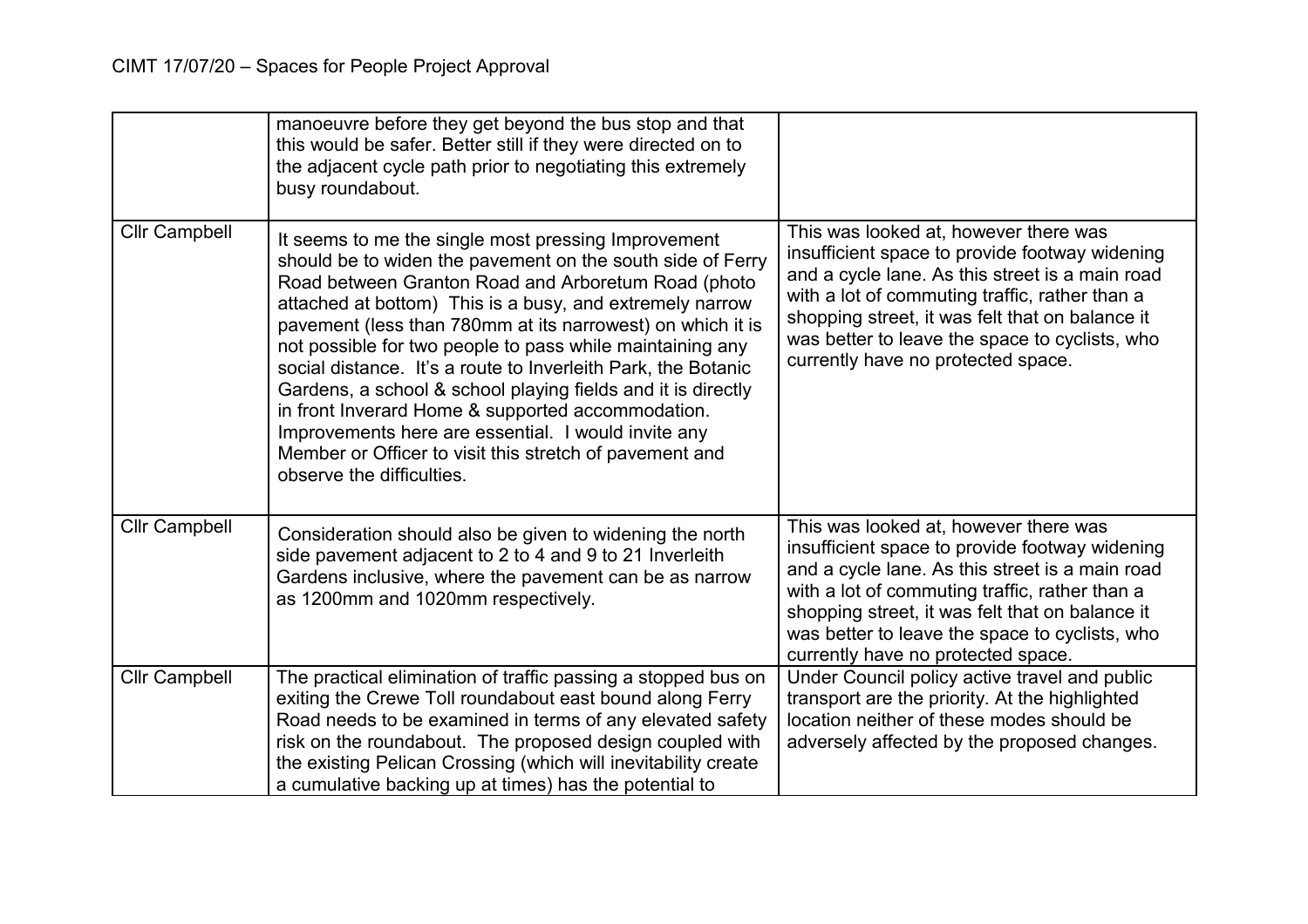|                      | indiscriminately trap all modes of traffic on what is a very<br>busy roundabout                                                                                                                                                                                                                                                                                                           |                                                                                                                                                                                                                                                                           |
|----------------------|-------------------------------------------------------------------------------------------------------------------------------------------------------------------------------------------------------------------------------------------------------------------------------------------------------------------------------------------------------------------------------------------|---------------------------------------------------------------------------------------------------------------------------------------------------------------------------------------------------------------------------------------------------------------------------|
| <b>Cllr Campbell</b> | The floating bus stops opposite each other at the Crewe<br>Toll end of Ferry Road proposal seem an unsatisfactory<br>arrangement. Can these bus stops be staged as has been<br>achieved with all the other bus stops in the proposal. There<br>is an obvious relationship between this and point 2 above                                                                                  | No changes to bus stop locations are proposed<br>under these schemes as this requires<br>permanent civils works. However, this could be<br>considered in the future under a permanent<br>scheme, if one was taken forward.                                                |
| <b>Cllr Campbell</b> | The proposals seem to come to an abrupt end before<br>reaching Inverleith Row. I would support examining the<br>continuation of the cycleway along Ferry Road to the<br>Goldenacre Path. This last section could be bi-directional<br>on the north side of Ferry Road from Inverleith Row to the<br>Goldenacre Path, using the excess tarred area alongside<br>the Heriots Playing Fields | Cycle provision was considered along this<br>section however, removing or restricting<br>pedestrian access here was not considered to<br>be viable. The road width is insufficient to permit<br>introducing cycleways without removing all on<br>street resident parking. |
| <b>Cllr Campbell</b> | Can time limited loading provision be include in the<br>proposal in a suitably wide parts of Ferry Road / Inverleith<br>Gardens section                                                                                                                                                                                                                                                   | There are no businesses that we believe should<br>require on street loading along the sections<br>where the segregation is proposed, so there<br>should be no need for loading provision.                                                                                 |
| <b>Cllr Campbell</b> | What is the intention for traffic turning right into Boswall<br>Drive and West Winnelstrae (and the Ferry Road set back<br>access just west of West Winnelstrae)?                                                                                                                                                                                                                         | Traffic would wait in the running lane for a gap<br>in the opposing traffic to turn right. As theses<br>are not busy turns, we do not anticipate the.<br>causing any significant delays to general traffic.                                                               |
| Spokes               | We're generally pleased by the proposals put forward, but<br>some of the changes risk making conditions worse if not<br>implemented carefully and we urge the council to review<br>our concerns carefully.                                                                                                                                                                                | Noted.                                                                                                                                                                                                                                                                    |
| Spokes               | Suggestion 1: Carefully consider stud spacing and gaps to<br>facilitate safe right turns<br>We're very concerned that the temporary kerbs as shown in<br>the drawings don't always leave sufficient gaps<br>to enable a cyclist to safely pull out into the middle of the                                                                                                                 | Current spacing shown is only indicative. We<br>will consider the use of appropriately larger gaps<br>on the approach to right turn junctions<br>mentioned.                                                                                                               |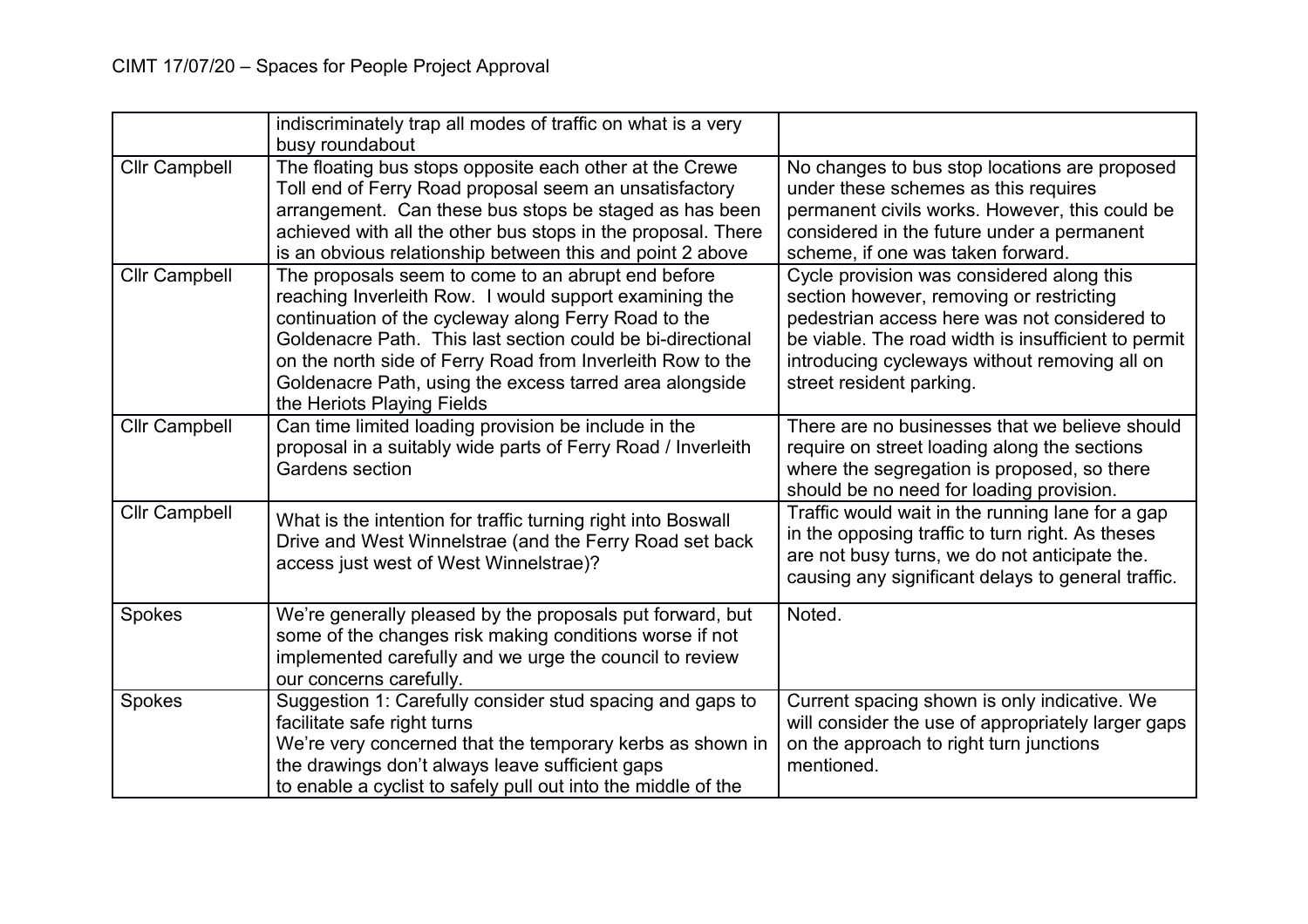|        | road to execute a right turn. Insufficient gaps risk<br>a cyclist trying to cut between the studs, with the risk that<br>they hit one and fall off.<br>A cyclist travelling at 10mph covers 4.4m/s. Given traffic<br>conditions it's not unreasonable to pull out<br>approximately 10 seconds before the junction, and as such<br>we suggest allowing 40-50m gaps in the temporary kerbs |                                                                                                     |
|--------|------------------------------------------------------------------------------------------------------------------------------------------------------------------------------------------------------------------------------------------------------------------------------------------------------------------------------------------------------------------------------------------|-----------------------------------------------------------------------------------------------------|
|        | ahead of key right turns, and a smaller gap ahead of minor<br>ones. During these gaps a solid white lane (mandatory                                                                                                                                                                                                                                                                      |                                                                                                     |
|        | cycle lane) should still be used to delineate the cycle lane.                                                                                                                                                                                                                                                                                                                            |                                                                                                     |
|        | We note the following right turns where the proposed                                                                                                                                                                                                                                                                                                                                     |                                                                                                     |
|        | spacing looks inadequate (major ones in bold):                                                                                                                                                                                                                                                                                                                                           |                                                                                                     |
|        | • Into the large office near Crewe Toll                                                                                                                                                                                                                                                                                                                                                  |                                                                                                     |
|        | • Into the care home east of East Fettes Avenue                                                                                                                                                                                                                                                                                                                                          |                                                                                                     |
|        | • Into West Ferryfield<br>• Into Boswall Drive                                                                                                                                                                                                                                                                                                                                           |                                                                                                     |
|        | • Into Arboretum Road (see below)                                                                                                                                                                                                                                                                                                                                                        |                                                                                                     |
| Spokes | We're very concerned about the lack of a safe right turn into                                                                                                                                                                                                                                                                                                                            | We will look at whether a right turn waiting                                                        |
|        | Arboretum Road. The proposals actually makes provision                                                                                                                                                                                                                                                                                                                                   | island or lane for cycles can be accommodated                                                       |
|        | worse by removing the existing right turn lane. It is vital that                                                                                                                                                                                                                                                                                                                         | at the location highlighted.                                                                        |
|        | this right turn lane is retained, even if it is a reduced width                                                                                                                                                                                                                                                                                                                          |                                                                                                     |
|        | usable only by cyclists. Ideally the right turn lane should                                                                                                                                                                                                                                                                                                                              |                                                                                                     |
|        | have a temporary traffic island at the end of it to afford                                                                                                                                                                                                                                                                                                                               |                                                                                                     |
|        | cyclists refuge from oncoming traffic.                                                                                                                                                                                                                                                                                                                                                   |                                                                                                     |
| Spokes | Suggestion 3: Use red surfacing and mandatory lanes                                                                                                                                                                                                                                                                                                                                      | We will look to change the advisory lanes to                                                        |
|        | where segregation is not possible                                                                                                                                                                                                                                                                                                                                                        | mandatory lanes wherever residences have                                                            |
|        | The drawings show that advisory cycle lanes are used in                                                                                                                                                                                                                                                                                                                                  | driveways.                                                                                          |
|        | the locations where there is insufficient room for                                                                                                                                                                                                                                                                                                                                       |                                                                                                     |
|        | segregation. We suggest that mandatory lanes should be<br>used instead, since the solid white line provides a                                                                                                                                                                                                                                                                            | Due to the high maintenance burden and cost of<br>red screed, this will only be considered at major |
|        | stronger signal for other vehicles not to encroach on the                                                                                                                                                                                                                                                                                                                                | side road junctions.                                                                                |
|        |                                                                                                                                                                                                                                                                                                                                                                                          |                                                                                                     |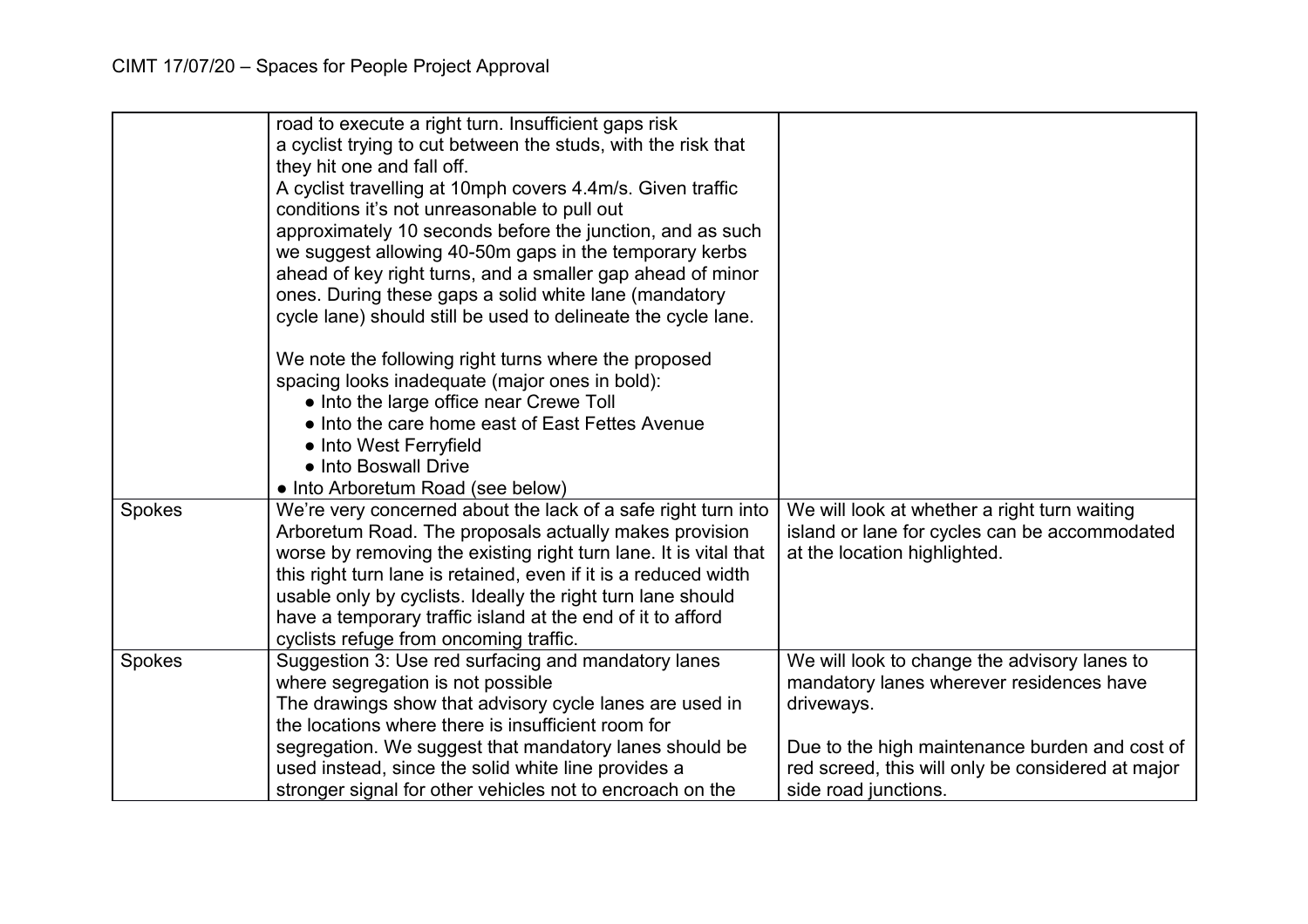|                                  | lane. Waiting restrictions (double yellow lines) are<br>proposed along the route so a mandatory lane should<br>therefore be possible.<br>Additionally, red chips (or red screed if necessary) should<br>be used at all non-segregated locations (e.g.<br>across junction mouths) and ASLs. This colour contrast is<br>important for highlighting the cycle lane at these<br>critical locations. | If it not possible to put down red chips, as this<br>requires full surfacing of the carriageway.                                                                                                                                                                                                                                                                                                                                                                                                                                                                                       |
|----------------------------------|-------------------------------------------------------------------------------------------------------------------------------------------------------------------------------------------------------------------------------------------------------------------------------------------------------------------------------------------------------------------------------------------------|----------------------------------------------------------------------------------------------------------------------------------------------------------------------------------------------------------------------------------------------------------------------------------------------------------------------------------------------------------------------------------------------------------------------------------------------------------------------------------------------------------------------------------------------------------------------------------------|
| Spokes                           | Suggestion 4: Cycleway to Goldenacre Path (QuietRoute<br>13)<br>We hope that Spaces for People will also consider a<br>cycleway eastwards to Goldenacre Path. This would<br>link in much better with QuietRoute 13 running north and<br>south. There is ample room to locate a cycleway<br>by preventing car/motorhome parking on the wide footway<br>next to Goldenacre Playing Fields.        | Cycle provision was considered along this<br>section however, it was not taken forward for the<br>following reasons:<br>1. The road width is insufficient to permit<br>introducing cycleways without removing all on<br>street resident parking.<br>2. though the footway is wide enough to provide<br>a bi-directional cycleway. It would not be<br>possible for eastbound cyclists to safely join the<br>cycleway.<br>We will however re-consider whether a<br>westbound only (uni-directional) cycleway on<br>the footway (segregated from pedestrians)<br>should be taken forward. |
| Spokes                           | Suggestion 5: Extend cycleways west to Ferry Road<br>Footbridge (QuietRoute 11) We hope that Spaces for<br>People will also consider extending the cycleways<br>westwards to Ferry Road Footbridge. This would link in<br>much better with QuietRoute 11 running north and south.                                                                                                               | Separate schemes, under Spaces for People,<br>are looking at linking cyclists through the Crewe<br>Toll roundabout, however the section between<br>the roundabout and Ferry Road bridge is too<br>narrow to provide cycleways and maintain<br>running lanes that are important for bus<br>services.                                                                                                                                                                                                                                                                                    |
| Edinburgh<br><b>Access Panel</b> | Please protect pedestrians from cyclists with as much<br>segregation as possible                                                                                                                                                                                                                                                                                                                | In this scheme currently cyclists are always kerb<br>separated from pedestrians, except at short                                                                                                                                                                                                                                                                                                                                                                                                                                                                                       |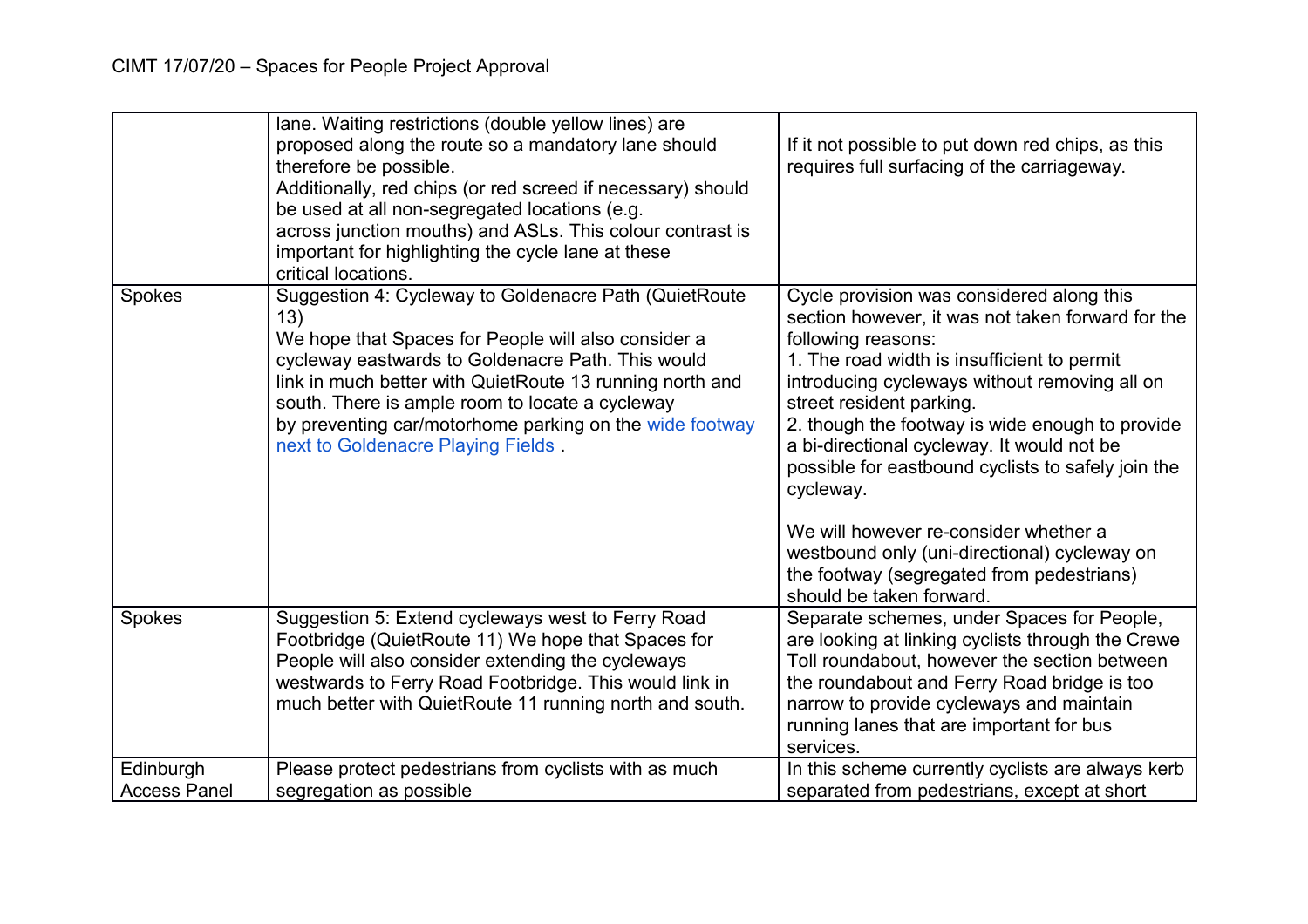|                                  |                                                                                                                                                                                                                                                                                                                                                                                                                                                                                         | sections on floating bus stops (see below).                                                                                                                                                                                                                                                                                                                                                                 |
|----------------------------------|-----------------------------------------------------------------------------------------------------------------------------------------------------------------------------------------------------------------------------------------------------------------------------------------------------------------------------------------------------------------------------------------------------------------------------------------------------------------------------------------|-------------------------------------------------------------------------------------------------------------------------------------------------------------------------------------------------------------------------------------------------------------------------------------------------------------------------------------------------------------------------------------------------------------|
| Edinburgh<br><b>Access Panel</b> | At floating bus stops where segregation isn't possible, it's<br>essential you take effective measures to slow cyclists right<br>down as they approach - eg with chicanes, zebra crossings,<br>rumble strips and signage                                                                                                                                                                                                                                                                 | At floating bus stops pedestrians will be given<br>priority and cyclists will be directed to give way<br>at all times.                                                                                                                                                                                                                                                                                      |
| Edinburgh<br><b>Access Panel</b> | We would question the wisdom of creating floating bus stops<br>ppposite each other, as proposed near the junction with<br>Crewe Road South. Please consider moving them further<br>apart.                                                                                                                                                                                                                                                                                               | We are retaining the existing locations of the<br>bus stops. This is to maximise continuity for<br>users and because for these temporary<br>schemes we are not looking to relocate<br>permanent features such as bus stops and<br>shelters.                                                                                                                                                                 |
| Edinburgh<br><b>Access Panel</b> | Please make sure that parking provision for blue badge<br>holders is at least equivalent to the current provision.                                                                                                                                                                                                                                                                                                                                                                      | We are not aware of any dedicated blue badge<br>sparking spaces that this scheme is impacting<br>upon. Blue Badge holders will continue to be<br>able to park free of charge in pay and display<br>and shared use parking places as well as on<br>yellow lines where there is no loading<br>prohibition.                                                                                                    |
| <b>Living Streets</b>            | We support improvements to cycling infrastructure which<br>encourages cycling and reduces motor traffic, so long as it<br>is not detrimental to the actual and potential walking<br>environment. Organisations like Spokes have rightly been<br>very clear that new space for cycling must come from<br>space for motor vehicles, rather than for walking. We<br>therefore wish to record our support for the overall<br>programme. However, we have two significant<br>qualifications. | <b>Pedestrians</b><br>Unfortunately, there is insufficient space to<br>provide for both cycle and pedestrian<br>improvements at this location. However, we will<br>revisit and assess if any de-cluttering of the<br>footways can be achieved. We will also look into<br>if any changes can be made to signal timings to<br>improve conditions for pedestrians without<br>adversely impacting bus services. |
|                                  | <b>Pedestrian improvements</b>                                                                                                                                                                                                                                                                                                                                                                                                                                                          | <b>Floating bus stops</b>                                                                                                                                                                                                                                                                                                                                                                                   |
|                                  | It is hard to see *any* improvements for people walking in<br>these schemes? While general pavement widening may be<br>difficult to achieve simultaneously with installation of cycle                                                                                                                                                                                                                                                                                                   | Floating bus stops are approved under the<br>Edinburgh street design guidance. These<br>temporary stops would have many of the design                                                                                                                                                                                                                                                                       |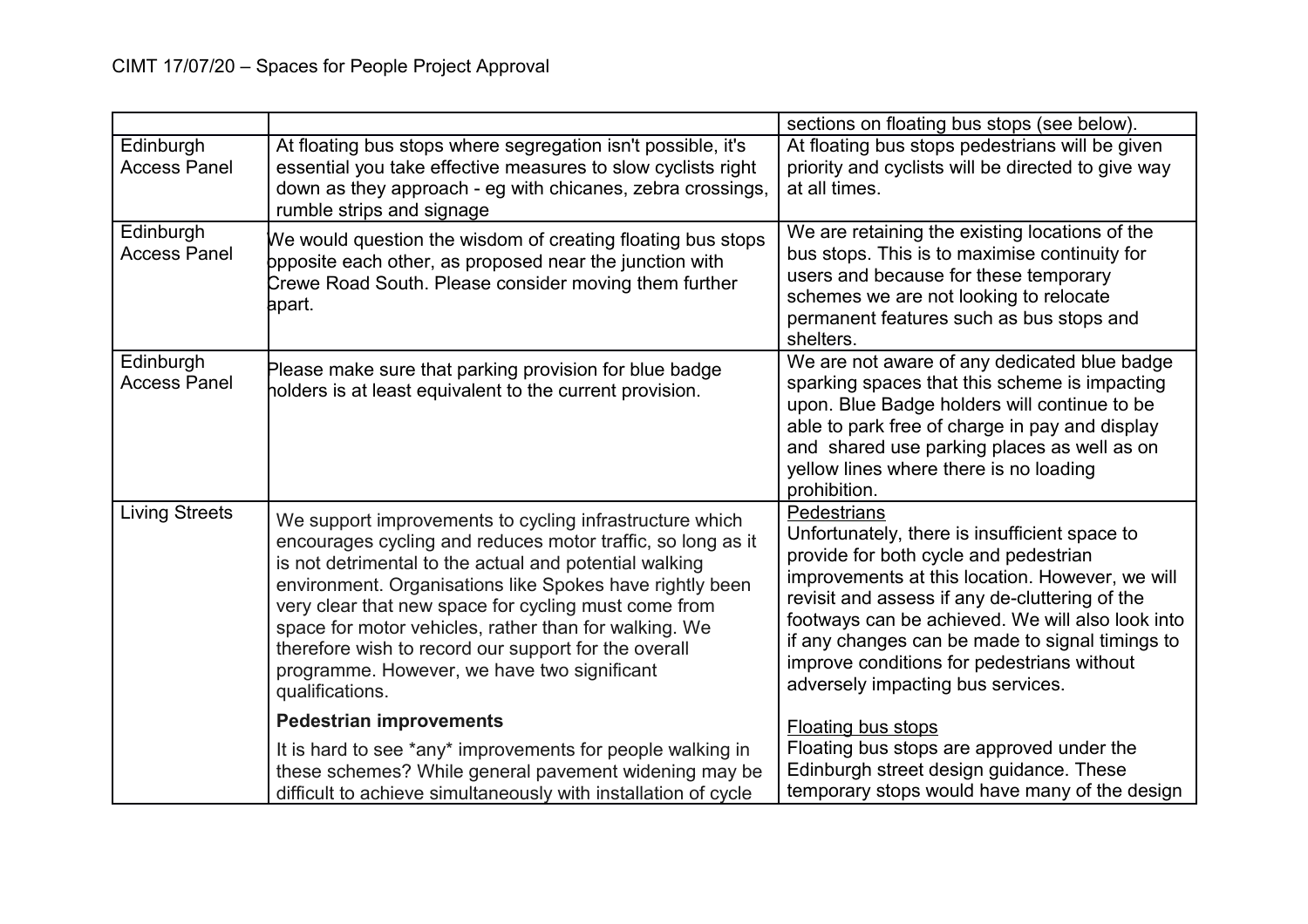| lanes, this should be a priority where pavements are<br>especially narrow (eg south side of Ferry Road). We would<br>expect to see at least significant efforts to remove<br>pavement clutter such as signage poles and guard rails and<br>simple measures such as cutting back hedges, sweeps of<br>roadworks debris (traffic cones, sandbags, etc.) We also<br>want to priority for pedestrians increased at all signalled<br>junctions. Given that almost everyone is a pedestrian in<br>their own neighbourhood, such measures are also likely to<br>increase local support for these schemes, including among<br>people who don't cycle. | elements that a permanent floating stop would<br>have to ensure pedestrian priority and safety. |
|-----------------------------------------------------------------------------------------------------------------------------------------------------------------------------------------------------------------------------------------------------------------------------------------------------------------------------------------------------------------------------------------------------------------------------------------------------------------------------------------------------------------------------------------------------------------------------------------------------------------------------------------------|-------------------------------------------------------------------------------------------------|
| <b>Floating Bus stops</b>                                                                                                                                                                                                                                                                                                                                                                                                                                                                                                                                                                                                                     |                                                                                                 |
| We note that there are dozens of 'bus stop bypasses' or<br>'floating bus stops' proposed in these cycle schemes, which<br>route cyclists between the bus stop and the pavement,<br>rather than on the road. There appear to be at least: 13 on<br>Comiston Road, 10 on Ferry Road, 9 in Wester Hailes, 7 on<br>Meadow Place Road and 5 on Fountainbridge.                                                                                                                                                                                                                                                                                     |                                                                                                 |
| As the Council's Active Travel team is well aware, the<br>Living Streets Edinburgh Group has never been happy with<br>this design concept which means that bus passengers<br>boarding - and especially alighting from - buses have to<br>cross a cycle way and may therefore unexpectedly<br>encounter a cyclist, possibly travelling at considerable<br>speed. While we recognise the benefits for cyclists, this<br>design can only disadvantage bus users and pedestrians,<br>especially older people and blind people, many of whose<br>representative organisations have objected to the design<br>concept.                              |                                                                                                 |
| Living Streets Edinburgh did not object to the first Leith                                                                                                                                                                                                                                                                                                                                                                                                                                                                                                                                                                                    |                                                                                                 |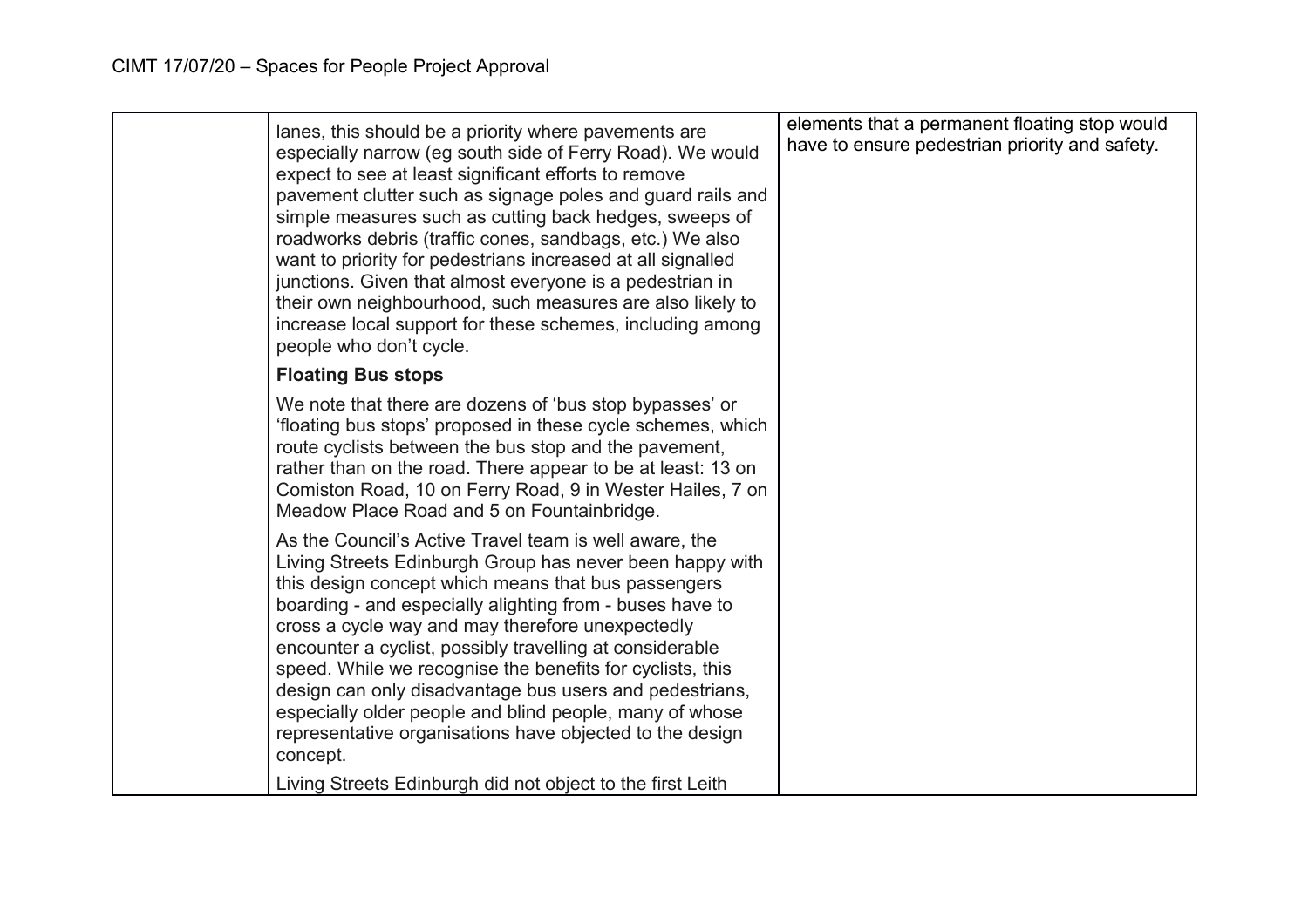|                         | Walk examples, on the understanding that a full monitoring<br>and evaluation was carried out. The Council eventually<br>agreed to this in 2017 but although we understand that this<br>exercise has long been completed, it has never been<br>published. It is wholly inappropriate to use the Covid 19<br>pandemic and 'spaces for everyone' programme as the<br>means for the sudden mass installation of these<br>controversial bus stop designs at virtually no notice and<br>with minimal consultation. |                                                                                                                                                                                                                                                                                                                        |
|-------------------------|--------------------------------------------------------------------------------------------------------------------------------------------------------------------------------------------------------------------------------------------------------------------------------------------------------------------------------------------------------------------------------------------------------------------------------------------------------------------------------------------------------------|------------------------------------------------------------------------------------------------------------------------------------------------------------------------------------------------------------------------------------------------------------------------------------------------------------------------|
|                         | We therefore strongly oppose their inclusion in the<br>Council's current proposals. We suggest that instead, a<br>much wider review exercise is taken at a later date, to<br>consider the use of floating bus stops in the city<br>strategically, once evaluation evidence is in the public<br>domain. This should involve all relevant interests - walking,<br>cycling, bus passengers, disability groups, etc.                                                                                             |                                                                                                                                                                                                                                                                                                                        |
| Public (one<br>comment) | These works are totally unnecessary given the temporary<br>nature of covid distancing. The works are costly and will<br>bring not benefits for pedestrians.                                                                                                                                                                                                                                                                                                                                                  | The scheme will greatly help cyclists,<br>particularly those who are new to cycling or less<br>confident to cycle. By doing so, the route offers<br>an alternative to the Ferry Road path which will<br>help to reduce usage levels on the path and<br>thereby aid social distancing, particularly for<br>pedestrians. |
| Public<br>(Commonplace) | Pavements too narrow and cluttered, need to be extended.<br>Railings should only be removed to create more space if<br>safe for pedestrians.                                                                                                                                                                                                                                                                                                                                                                 | We will consider decluttering.<br>We are including segregation in the scheme.<br>Cycle parking is being advanced in another                                                                                                                                                                                            |
|                         | Add segregated cycle lane. More cycle parking.                                                                                                                                                                                                                                                                                                                                                                                                                                                               | project across the city.                                                                                                                                                                                                                                                                                               |
|                         | Reduce speed and volume of traffic and improve signage.                                                                                                                                                                                                                                                                                                                                                                                                                                                      | Providing cycle facilities will help encourage                                                                                                                                                                                                                                                                         |